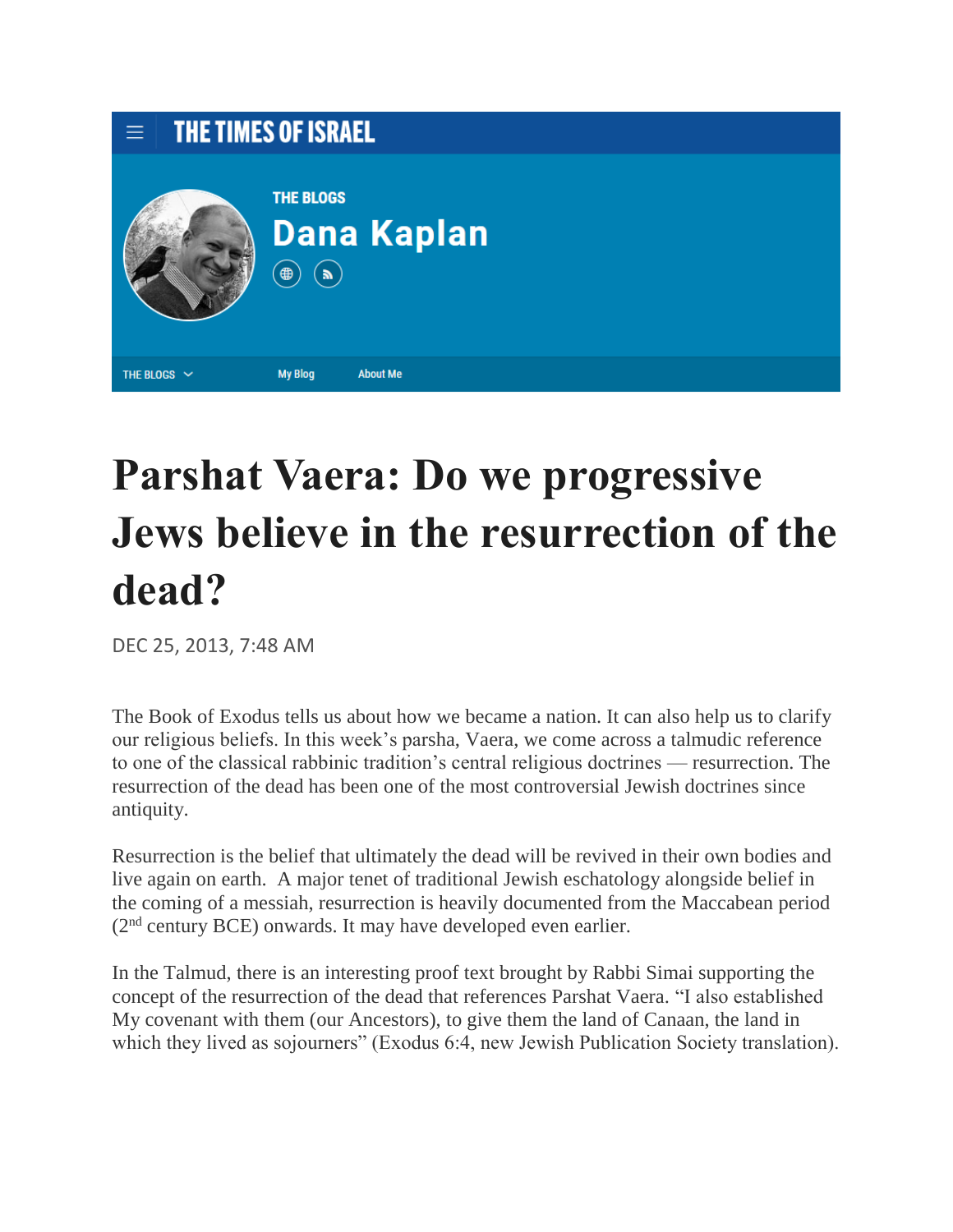Rabbi Simai notes, in Messechet Sanhedrin 90b, that Exodus 6:4 does not say "to give you" but "to give them," implying that God would give the land to the Ancestors personally, and thus that God would resurrect them so as to fulfill that promise!

*Minim* (followers of another Jewish sect) then asked Rabban Gamaliel: Whence do we know that the Holy One, blessed be He, will resurrect the dead? He answered them that we know this from multiple sources – from the Torah, the Prophets, and the Hagiographa, yet the *minim* did not accept any of these support texts as conclusive proof. The Sadducees rejected the belief in resurrection of the dead, which was a central tenet believed by Pharisees, so the reference may have been to them.

The Sages emphasized the importance of this doctrine. The tenth chapter of Mishnah Sanhedrin begins, "All of Israel has a portion in the world to come, as it is said (Isa. 60:21) 'And Thy people are all righteous, at the End they shall inherit the land…' and the following have no portion in the world to come: one who says, 'There is no resurrection of the dead….'" In the medieval period, Maimonides chose it as the last of his 13 principles of faith. Despite its prominence, it was rejected by most modern Jewish thinkers of the 19<sup>th</sup> century.

It was thought that the belief in resurrection had been uprooted by natural philosophical arguments. At the rabbinical conference held at Philadelphia, Pennsylvania in 1869, the rabbis present –mostly radical reformers — agreed that the belief in resurrection of the body has no foundation in modern Judaism, and that the belief in the immortality of the soul should substitute for it in future editions of the siddur.

The American Reform movement took it out of the liturgy, substituting *mechayei hakol*, "the God who gives life to all", for the original phrase, *mechayei hametim*, "the God who brings the dead back to life." However, the concept is slowly but surely making its way back into our belief system. So what has happened?

It may be that we need our religion to impart mystery. Ever since the Emancipation and the Enlightenment, we Progressive Jews have been trying to bring rigorous scholarship into our religion. It is a noble project, a sign of our commitment to the reconciliation of rationalism and faith. It may also be too logical.

After all, religion is not necessarily logical. We may not be looking for our Judaism to make sense in the conventional understanding of that term. Just look at Chabad. Contrast their theology, which is rather non-conventional to put it gently, with the tremendous enthusiasm they can generate in some circles.

It may be that we will not be able to understand the mystery of being alive solely through rational discourse, despite our most fervent study of Maimonides. We need to combine